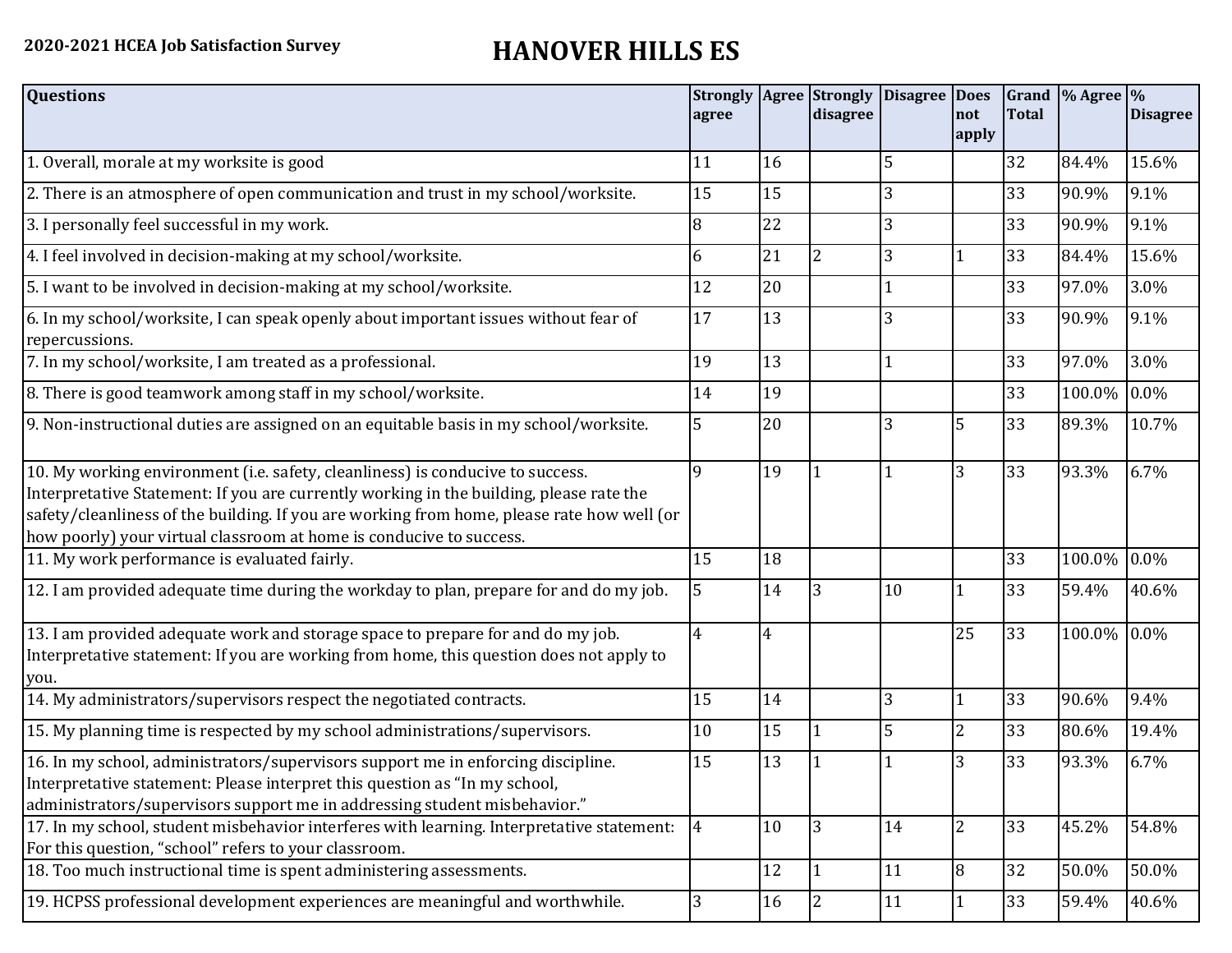## **2020-2021 HCEA Job Satisfaction Survey HANOVER HILLS ES**

| 20. Increased workload has contributed to a decline in my morale.                                                                                          | 6  | 14             |                          | 10 | 3              | 33 | 66.7%  | 33.3%               |
|------------------------------------------------------------------------------------------------------------------------------------------------------------|----|----------------|--------------------------|----|----------------|----|--------|---------------------|
| 21. I am paid fairly.                                                                                                                                      |    | 8              | 6                        | 18 |                | 33 | 27.3%  | 72.7%               |
| 22. I have confidence in the leadership exhibited by the HCPSS Superintendent.                                                                             |    | 18             |                          | 6  |                | 32 | 78.1%  | 21.9%               |
| 23. I have confidence in the leadership exhibited by the Howard County Board of<br>Education.                                                              | 4  | 18             |                          | 10 |                | 33 | 68.8%  | 31.3%               |
| 24. I have confidence in the leadership exhibited by the Howard County Education<br>Association (HCEA).                                                    | 16 | 17             |                          |    |                | 33 | 100.0% | $0.0\%$             |
| 25. I feel that HCPSS offers me the possibility of advancing professionally in the field of<br>education.                                                  | 5  | 21             | $\overline{\mathcal{L}}$ | 4  |                | 33 | 81.3%  | 18.8%               |
| 26. In my position, I receive appropriate and adequate support and training.                                                                               |    | 21             |                          | 5  |                | 33 | 84.8%  | 15.2%               |
| 27. During this current school year, I have experienced harassing behavior from<br>colleagues.                                                             |    | 2              | 24                       | 7  |                | 33 | 6.1%   | 93.9%               |
| 28. During this current school year, I have experienced harassing behavior from<br>administrators/supervisors.                                             |    |                | 26                       | 7  |                | 33 | 0.0%   | 100.0%              |
| 29. During this current school year, I have experienced harassing behavior from parents.                                                                   |    | $\mathbf{1}$   | 14                       | 16 |                | 32 | 6.3%   | 93.8%               |
| 30. At my school I spend most of my PIP time on non-instructional activities.                                                                              |    | $\overline{2}$ | 5                        | 16 | 10             | 33 | 8.7%   | 91.3%               |
| 31. At my school our administrator includes time during PIP for teacher-initiated<br>collaboration.                                                        | 4  | 16             |                          |    | 12             | 33 | 95.2%  | 4.8%                |
| 32. In my school, I spend too much time in meetings.                                                                                                       | 4  | 10             | $\overline{2}$           | 14 | 3              | 33 | 46.7%  | 53.3%               |
| 33. In my school, there is adequate support for special education students.                                                                                | 2  | 13             | 4                        | 13 | 1              | 33 | 46.9%  | 53.1%               |
| 34. My administrator/supervisor provides people working from home with flexibility in<br>their workday.                                                    | 13 | 13             |                          |    | $\overline{4}$ | 32 | 92.9%  | 7.1%                |
| 35. My administrator/supervisor has reasonable expectations of workload for staff while<br>in virtual learning.                                            | 12 | 19             |                          |    | 1              | 33 | 96.9%  | 3.1%                |
| 36. Students have adequate technology and tools (hardware/software/connectivity) to<br>participate in virtual learning.                                    | 8  | 15             |                          | 7  | 3              | 33 | 76.7%  | 23.3%               |
| 37. Staff have adequate technology hardware (e.g. computers, document cameras, other<br>technology hardware) to meet the requirements of virtual learning. | 8  | 17             |                          | 6  |                | 33 | 78.1%  | 21.9%               |
| 38. HCPSS has provided the software I need to do my job and collaborate with colleagues. 6                                                                 |    | 23             |                          | 3  |                | 33 | 90.6%  | 9.4%                |
| 39. The software and online services provided by HCPSS to do my job are difficult and/or<br>time-consuming to use.                                         | 2  | 10             | $\overline{4}$           | 14 | $\overline{2}$ | 32 | 40.0%  | $\overline{60.0\%}$ |
| 40. In my class, I feel that students are engaged in virtual learning                                                                                      |    | 21             | 1                        | 6  | 5              | 33 | 75.0%  | 25.0%               |